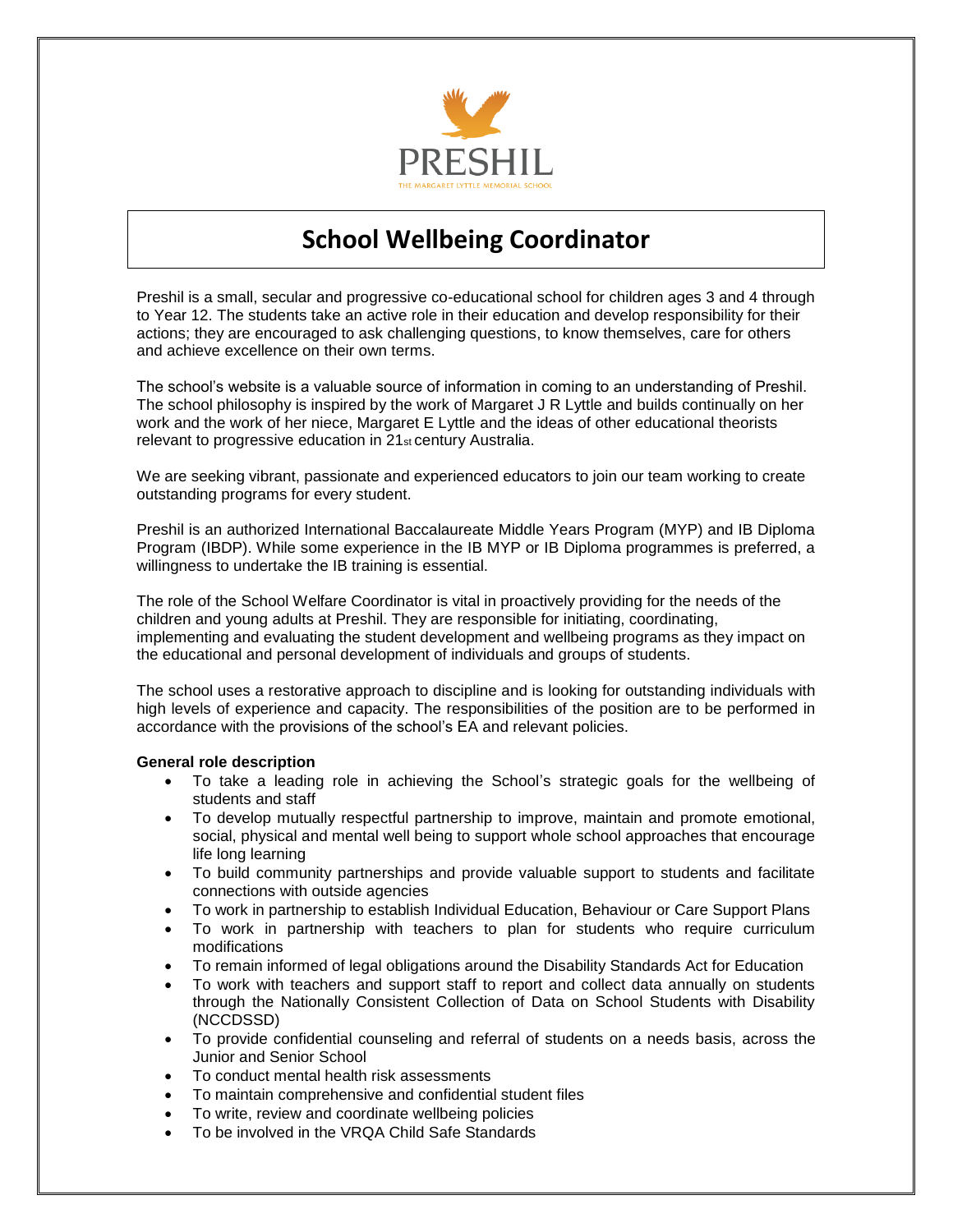### **Learning culture and relationships**

- Develop and model strong values-based relationships with students, staff and parents
- Create and manage a caring, supportive, purposeful and stimulating environment which is conducive to student learning
- Follow up with individual students in regard to behaviours that do not align with school values
- Maintain a supportive culture with students and colleagues, safeguarding their health and safety
- Monitor and implement attendance procedures
- Encourage and initiate opportunities for student feedback on their learning and classroom experience
- Commitment to participate in outside activities which promote student wellbeing such as School Camps
- Model exemplary organisation and punctuality

# **Planning and development of programs and policies**

- Participate in all required school meetings, parent evenings and whole school training events
- Contribute to the development and co-ordination of a particular area of the curriculum as required
- Work in partnership with Beyond Blue and Headspace in their Be You program
- Ensure that school policies are reflected in daily practice

# **Pastoral care and extra curricula – camps and activities**

- Participate in and organise co-curricular programs and activities that support the teaching program, such as excursions, social activities, sporting events, open days, performances, displays of student work, activities program and the school camps program
- Actively contribute to the wellbeing of students through mentoring and tracking of individual students, student forums, home groups and individual support

#### **Communication with parents and outside agencies**

- Initiate communication and consultation with parents on a regular basis over all aspects of their children's education – academic, social and emotional
- Use a range of communication approaches including Compass, email, phone contact, web platforms and meetings
- Excellent communication skills and a capacity to build a strong sense of trust with students, families and teachers
- Follow up with parents any concerns in regard to engagement, attendance, punctuality and behaviour

#### **Professional development**

- To act as a resource for teachers in all matters to do with wellbeing and learning support
- Actively engage in ongoing professional development, maintaining a portfolio of training undertaken
- Identify areas for improvement and development through an individual staff project
- Actively seek feedback on performance from colleagues, students and mentors
- Offer professional development to colleagues within and beyond the school
- Actively work to meet all AITSL professional standards
- Adhere to the school's professional Code of Conduct

#### **Qualifications and Experience**

- Previous experience working with children from Early Learning to Year 12, preferably in a school setting
- Tertiary qualifications relevant to this position
- A demonstrated understanding of the emotional needs of children and adolescents
- Experience in conflict resolution, mentoring and mediation
- Previous experience in crisis management